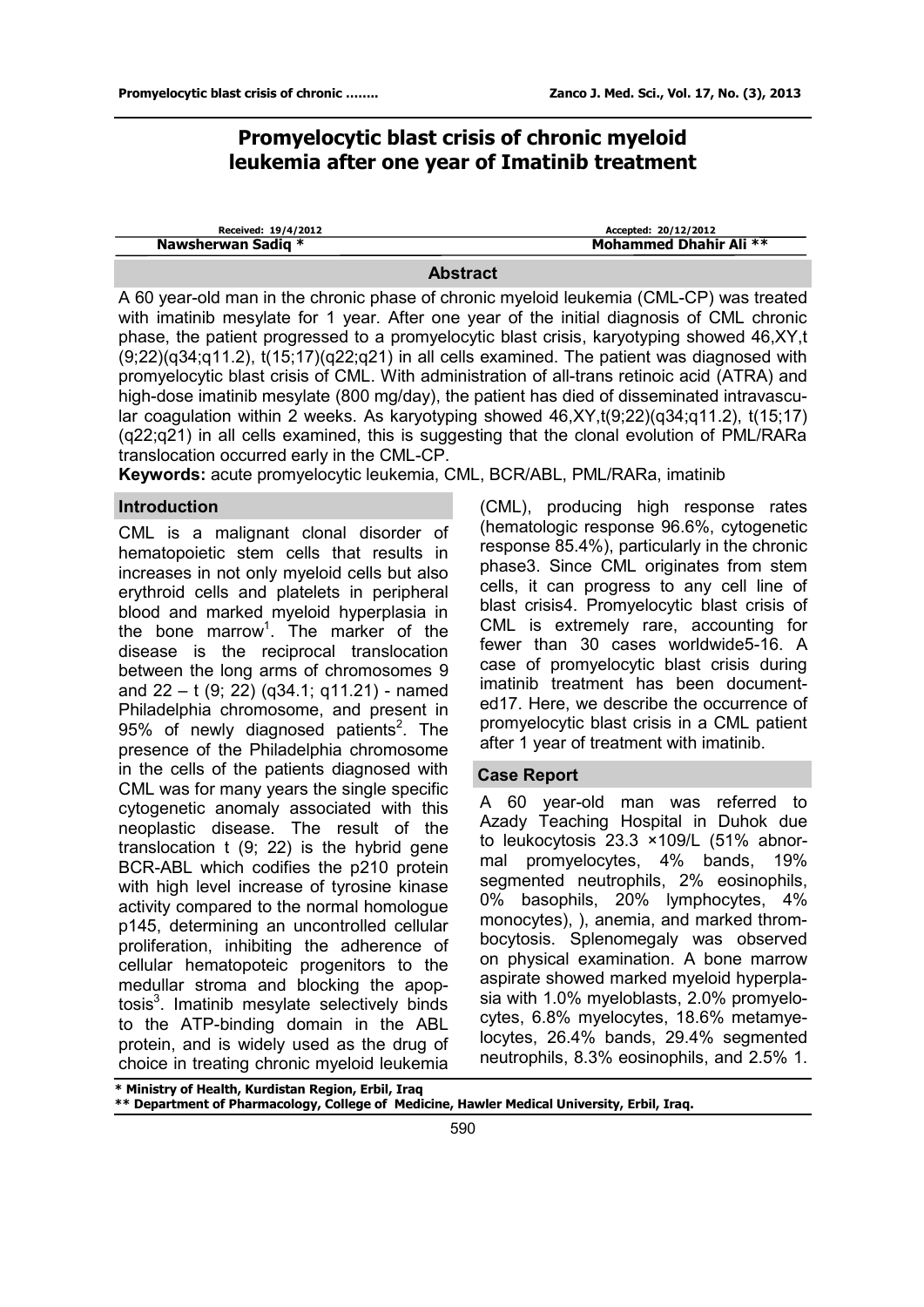basophils. The myeloid/erythroid ratio was markedly increased to 22:1. The patient was diagnosed as CML chronic phase, and initially was treated with 400 mg of imatinib mesylate daily. After one year of the initial diagnosis of CML chronic phase, the patient admitted to Nanakaly hospital with aggravated anemia and thrombocytopenia, requiring several packed RBC transfusions. Peripheral blood analysis revealed a white blood cell count of  $5.3 \times 109/L$  (36% abnormal promyelocytes, 6% bands, 22% segmented neutrophils, 5% eosinophils, 0% basophils, 23% lymphocytes, 8% monocytes), hemoglobin (8.9 g/dl), and platelets  $(32 \times 109$ /L). Prothrombin time was 17 sec (normal control, 13.0) and activated PTT was 54.0 sec (normal control, 34.0). The plasma concentrations of fibrinogen was 155 mg/dl (normal value, 200-400), while that of the D -dimer was  $87.1 \mu g/ml$  (normal value  $< 0.4$ ). Hypercellular marrow with a marked increase in abnormal promyelocytes (81% of marrow nucleated cells) was observed. The promyelocytes showed kidney-shaped nuclei and hypergranulated cytoplasm containing Auer rods. Cytochemical staining (Sudan Black B) for myeloperoxidase showed a granular-positive reaction on leukemic cells. Flow cytometry showed homogeneously positive reactions for CD13 and CD33, but negative reactions for CD34 and HLA DR on marrow leukemic cells. Karyotyping showed 46,XY,t(9;22) (q34;q11.2), t(15;17)(q22;q21) in all cells examined. The patient was diagnosed with promyelocytic blast crisis of CML. With administration of all-trans retinoic acid (ATRA) and high-dose imatinib mesylate (800 mg/day), the patient has died of disseminated intravascular coagulation within 2 weeks.

## **Discussion**

Reports on promyelocytic blast crisis of CML are extremely rare, accounting for less than 30 cases worldwide 5-16. A report in 2007, and another one in 2008 dealt with promyelocytic blast crisis during imatinib mesylate therapy17-18. most patients with promyelocytic blast crisis have died of disseminated intravascular coagulation within 6 month3. This patient had bleeding complications and evidence of disseminated intravascular coagulation. The duration from chronic phase to promyelocytic blast crisis has varied from 8 month to 9 year3. In this patient blastic progression was evident within 1 year; there may be a small proportion of PML/ RARa chimeric mRNA at the time of diagnosis of CML chronic phase, and then clonal evolution of the PML/RARa translocation had arisen in the chronic phase of CML. Although complete hematologic response was achieved with imatinib mesylate treatment, clonal dominance may have changed. The BCR/ ABL chimeric clone fell into apoptosis upon tyrosine kinase targeted therapy, while the leukemic clone with both chimeric mRNAs expanded and was replaced rapidly17. Imatinib mesylate does not appear to play a role, since the drug does not induce gene damage or secondary cancers, until now. Karyotypic analysis of BM aspirates at blast crisis showed Philadelphia chromosome t(9;22)(BCR/ ABL), and t(15;17)(PML/RARA) in all cells examined. However, all previous studies focusing on promyelocytic blast crisis of CML revealed the simultaneous presence of PML/RARa and BCR/ABL chimeric genes, implying origin from the CML clone18.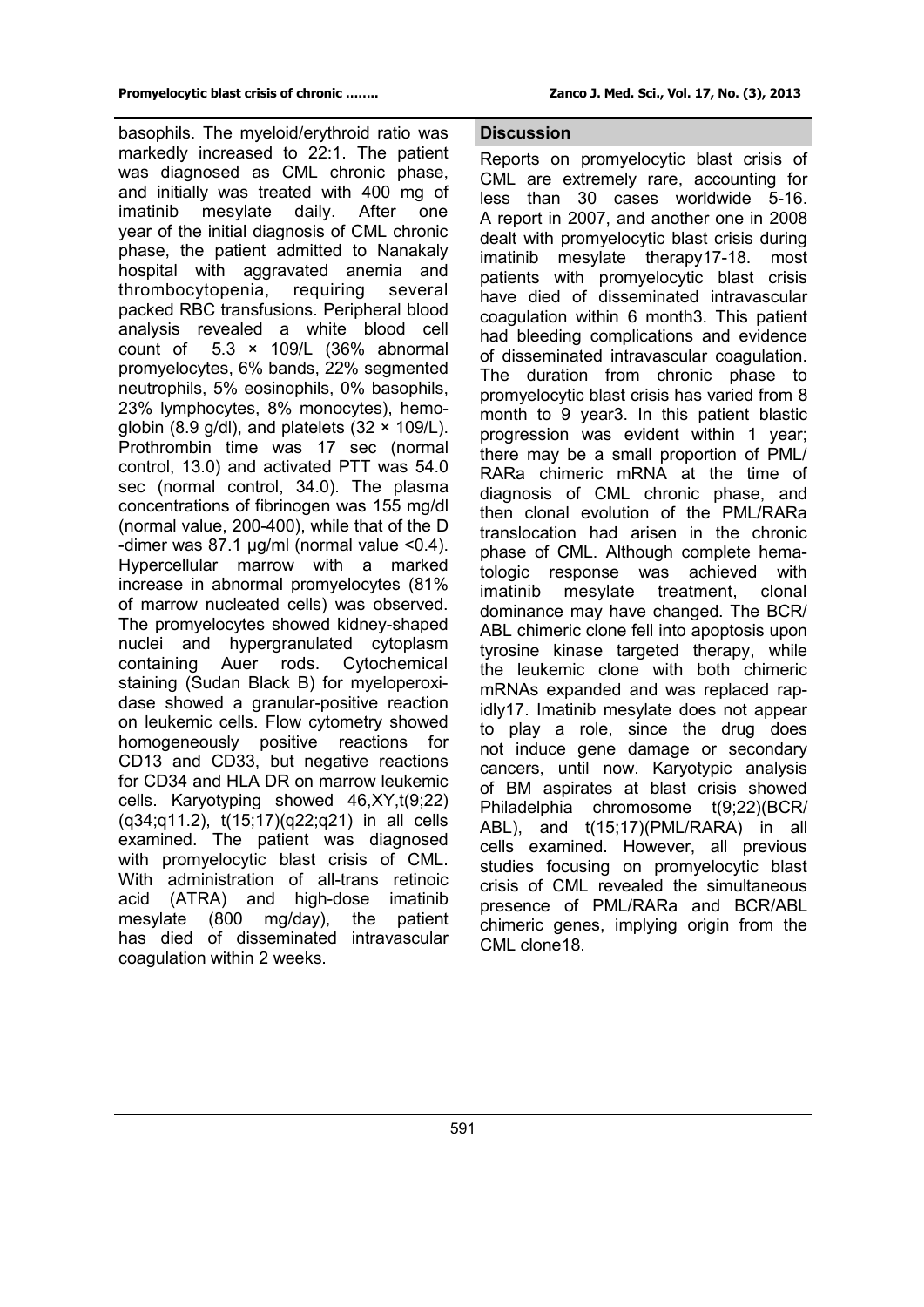

**Figure 1**: Patient's bone marrow slide, Chronic Phase of Chronic Myelogenous Leukemia.



**Figure 2**: Patient's bone marrow slide, Promyelocytic blast crises.

#### **References**

- 1. Sawyers C. L. Chronic Myeloid Leukemia. Review Article. New England Journal of Medicine 1999; 340(17):1330-1340.
- 2. Martinelli, G.; Iacobucci, I. Imatinib resistance: the role of BCRABL dependent and independent mechanism in the loss of response to tyrosine kinase inhibitors. In: Education program of the 13th congress of the EHA, 2008, p. 8-12.
- 3. Calabretta B, Perrotti D. The biology of CML blast crisis. Blood 2004; 103:4010-4022.
- 4. Fuscaldo KE, Brodsky I, Kahn SB, Conroy JF, Marfurt K. Myeloproliferative disorders: III. CML. Further studies on the role of cytogenetics in diagnosis, prognosis and management. Haematologica 1981; 66: 461-488.
- 5. Abe R, Shichishima T, Kawaguchi M, Uchida T, Kariyone S. Promyelocytic crisis of chronic myelogenous leukemia without t(15;17). Cancer Genet Cytogenet 1986;21:175-179.
- 6. Emilia G, Sacchi S, Selleri L, Zucchini P, Artusi T, Torelli U. Promyelocytic crisis of chronic myeloid leukaemia. Br J Haematol 1987;66:276-277.
- 7. Hogge DE, Misawa S, Schiffer CA, Testa JR. Promyelocytic blast crisis in chronic granulocytic Leukemia with 15;17 translocation. Leuk Res 1984;8:1019-1023.
- 8. Louwagie AC, Mecucci C, Criel A, Van Hoof A, Van den Berghe H. Variant translocation t (15q;17q) accompanying a promyelocytic accelerated phase of Ph-positive chronic myeloid leukemia. Cancer Genet Cyto-genet 1987;28:349-352.
- 9. Matsue K, Yamada K, Takeuchi M, Tabayashi T. Rapid improvement of disseminated intravascular coagulation by donor leukocyte infusions in a patient with promyelo-cytic crisis of chronic myelogenous leukemia after reduced-intensity stem cell transplantation from an HLA 2-antigen-mismatched mother. Int J Hematol 2003;77:408-411.
- 10. Mijovic A, Rolovic Z, Novak A, Biljanovic-Paunovic L, Tomin D. Chronic myeloid leukemia associated with pure red cell aplasia and terminating in promyelocytic transformation. Am J Hematol 1989;31:128-130.
- 11. Misawa S, Lee E, Schiffer CA, Liu Z, Testa JR. Association of the translocation (15;17) with malignant proliferation of promyelocytes in acute